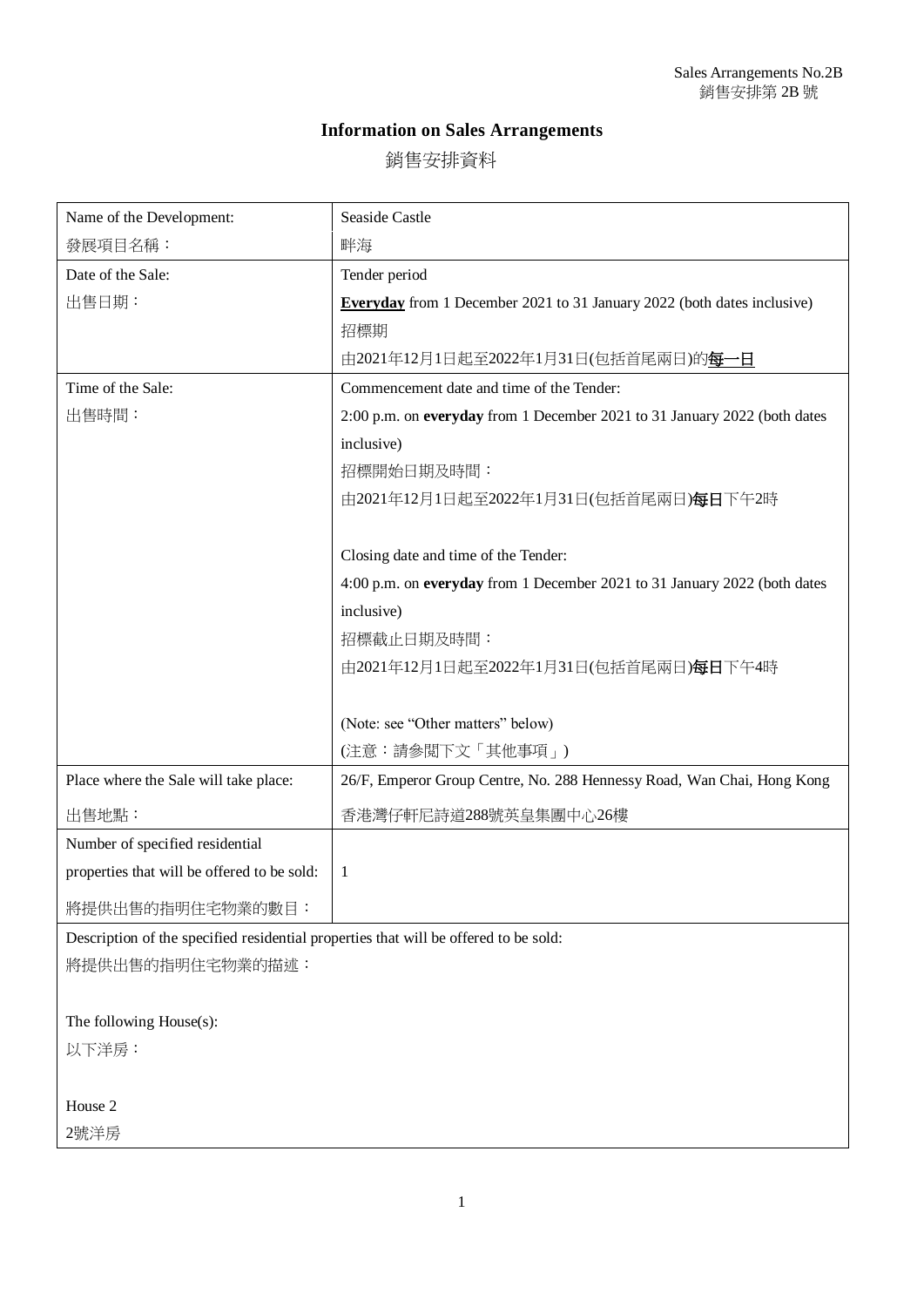The method to be used to determine the order of priority in which each of the persons interested in purchasing any of the specified residential properties may select the residential property that the person wishes to purchase: 將會使用何種方法,決定有意購買該等指明住宅物業的每名人士可揀選其意欲購買的住宅物業的優先次序:

## Sale by Tender

See details and particulars in the tender notice. From 1 December 2021 to 31 January 2022, the tender notice and other relevant tender documents will be made available for collection free of charge from Monday to Sunday between 11:00 a.m. to 3:00 p.m. daily at the following venue:-

2/F, Emperor Group Centre, No. 288 Hennessy Road, Wan Chai, Hong Kong

## 以招標方式出售

請參閱招標公告的細節和詳情。由2021年12月1日起至2022年1月31日,招標公告及其他相關招標文件可於星期一至 日每日上午11時至下午3時於以下地點免費領取:-

香港灣仔軒尼詩道288號英皇集團中心2樓

The method to be used, where 2 or more persons are interested in purchasing a particular specified residential property, to determine the order of priority in which each of those persons may proceed with the purchase:

在有兩人或多於兩人有意購買同一個指明住宅物業的情況下,將會使用何種方法決定每名該等人士可購買該物業的 優先次序:

Please refer to the tender notice and other relevant tender documents. 請參照招標公告及其他相關招標文件。

Other matters 其他事項

1. The Vendor does not undertake and is under no obligation to review, consider or accept the highest offer or any offer at all for the purchase of any specified residential property. The Vendor has the absolute right to withdraw from the sale of any specified residential property at any time before the acceptance of any offer. The Vendor has the absolute right to change the closing date and/or time of the tender in respect of all or any specified residential properties from time to time by amending and/or issuing (as the case may be) the Sales Arrangements. The Vendor has the absolute right to accept any offer at or before the closing time of the tender.

賣方並不承諾亦無責任閱覽、考慮或接受認購任何指明住宅物業最高出價之要約或任何要約。賣方有絕對權利 於接受任何要約前於任何時間撤回出售任何指明住宅物業。賣方有絕對權利透過修改及/或發出(視情況而定)銷 售安排不時更改全部或任何指明住宅物業的招標截止日期及/或時間。賣方有絕對權利於招標截止時間或之前接 受任何要約。

2. The specified residential properties are available for viewing by tenderers by prior appointment and showing of cashier order(s) in the amount as specified by the Vendor. Tenderers are invited and advised to view the specified residential properties before submission of tender offer.